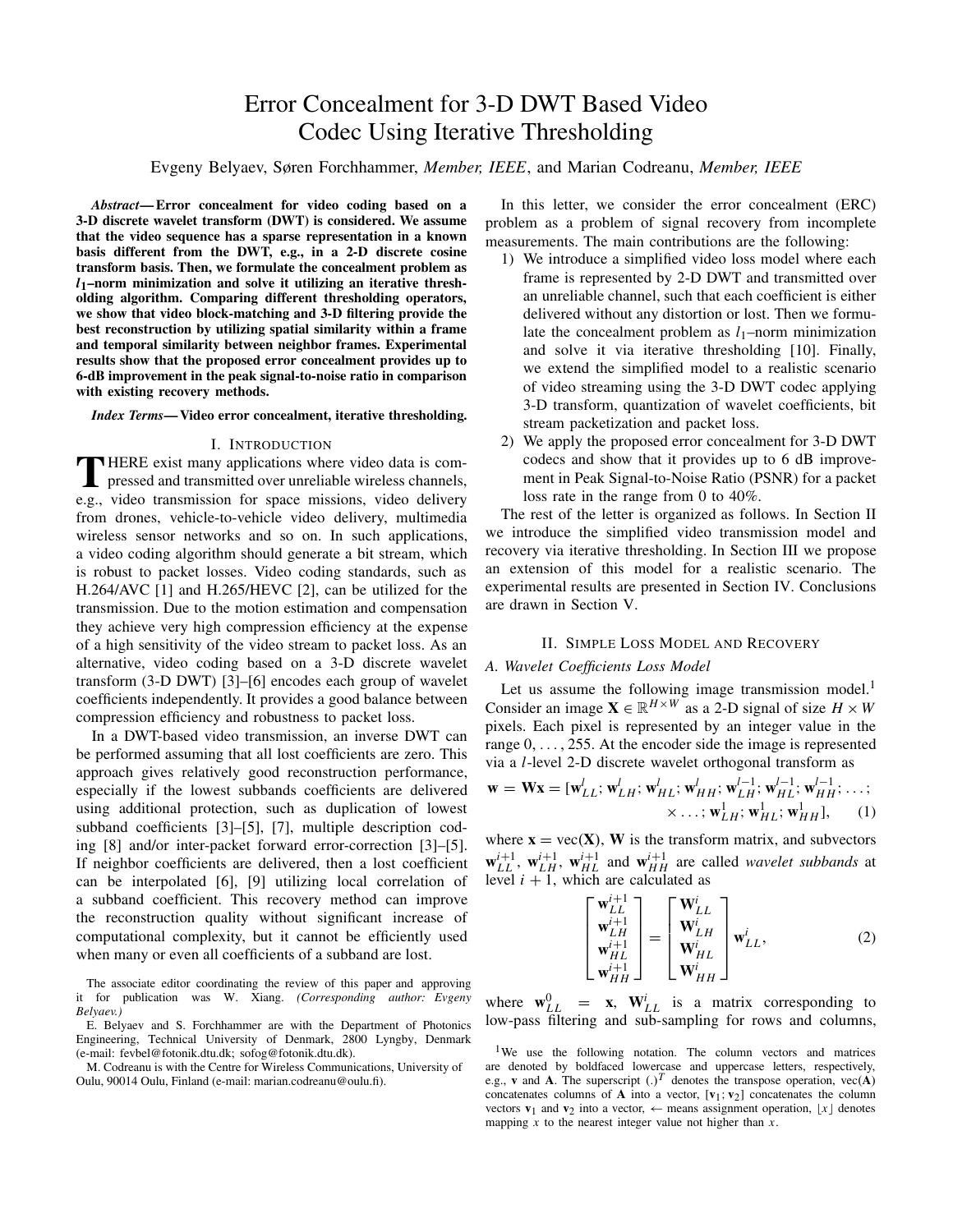$W_{HH}^{i}$  corresponds to high-pass filtering and sub-sampling for rows and columns,  $W_{LH}^{i}$  corresponds to low-pass filtering and sub-sampling for rows and high-pass filtering and subsampling for columns,  $\mathbf{W}_{HL}^i$  corresponds to high-pass filtering and sub-sampling for rows and low-pass filtering and subsampling for columns. Then all coefficients are transmitted over an unreliable channel, so that each coefficient is either successfully received or lost. Let us define a coefficient loss matrix  $C$  as an identity matrix which does not have rows corresponding to the lost wavelet coefficients. Then the decoder received the following vector of wavelet coefficients

$$
y = CWx.
$$
 (3)

#### *B. Reconstruction via Iterative Soft Thresholding*

The basic reconstruction can be performed assuming that all lost wavelet coefficients are zero. In this case the image is reconstructed as

$$
\hat{\mathbf{x}} = \mathbf{W}^T \mathbf{C}^T \mathbf{y},\tag{4}
$$

Clearly, such a simplistic approach is suboptimal. To outperform it, let us consider the error-concealment problem as signal recovery from incomplete measurements, which is wellknown in image super-resolution [12] and in compressive sensing [14]. In compressive sensing linear measurements are acquired for an image as  $y = \Phi x$ , where  $\Phi \in \mathbb{R}^{M \times WH}$ ,  $M \leq WH$ , denotes the measurement matrix composed by *M* rows which are randomly selected by a sensor from some matrix of size  $WH \times WH$ . Then it is assumed that the signal has a sparse representation in a known basis, i.e.  $\mathbf{x} = \Psi^{-1} \theta$ , where  $\Psi$  is a  $WH \times WH$  representation matrix and  $\theta$  is the sparse vector of the transform coefficients. Under this assumption, the recovery is formulated as searching for the sparsest vector  $\theta$  which satisfies  $y = \Phi \Psi^{-1} \theta$ . Herewith, the  $l_1$ –norm can be used as a sparsity metric. In our model, the measurement matrix is  $\Phi = CW$  and *M* rows are randomly selected from matrix *W* by a communication channel, not by a sensor, i.e., the sensing is performed by the channel. Building on this similarity, to reconstruct the video sequences we solve the *l*<sup>1</sup> minimization problem utilizing the *iterative soft thresholding* (IST) algorithm [10]. A frame at iteration *k* is estimated as:

$$
\hat{\mathbf{x}}^k = soft\left(\hat{\mathbf{x}}^{k-1} + \Delta \hat{\mathbf{x}}^k, \sigma_k\right),\tag{5}
$$

where  $\Delta \hat{\mathbf{x}}^k = W^T C^T \left( \mathbf{y} - C W \hat{\mathbf{x}}^{k-1} \right)$ , an initial estimate  $\hat{\mathbf{x}}^0$ is zero-vector or a frame provided by other recovery method, and the operator  $\text{soft}(\mathbf{x}, \sigma)$  includes three main steps:

- 1) A sparsifying transform with matrix  $\Psi$  is applied for a frame as  $\theta = \Psi x$ .
- 2) Soft thresholded transform coefficients  $\tilde{\theta} = {\tilde{\theta}_i}$  are calculated as

$$
\tilde{\theta}_i = \begin{cases} 0, & \text{if } |\theta_i| < \sigma, \\ \left(1 - \frac{\sigma}{|\theta_i|}\right) \theta_i, & \text{otherwise.} \end{cases} \tag{6}
$$

3) A soft thresholded frame is calculated as  $\tilde{\mathbf{x}} = \Psi^{-1} \tilde{\theta}$ .

An optimal selection of  $\sigma_k$  and a number of iterations *K* for a given sparsifying transform is an open research problem. Experimental results show that increase of *K* provides



Fig. 1. *a*) Replacement by zeros (PSNR =  $6.27$  dB), *b*) Linear interpolation [9] (PSNR = 21.39 dB), *c*) IST utilizing  $W \times H$  DCT (PSNR = 21.71 dB), *d)* IST utilizing VBM3D (PSNR = 33.20 dB).

better reconstruction performance of IST, but also increases computational complexity. At the same time, threshold value  $\sigma_k$  should be reduced from iteration to iteration. In this letter, we use a quadratic function [12], i.e.,  $\sigma_k = \sigma_0 \left(\frac{K-k+1}{K}\right)^2$ , where an initial threshold value  $\sigma_0$  is experimentally selected to provide the maximum reconstruction quality for a given *K*.

Fig. 1 shows an example of reconstruction using the biorthogonal 4.4 wavelet transform with  $l = 3$  levels at the encoder to represent 16 frames of a video sequence. The loss of wavelet coefficients is simulated in the following way. Each subband is divided into blocks of  $2 \times 2$  coefficients. Then, each block is lost with say 40% probability. At the decoder side, we recover the video sequence utilizing a basic reconstruction where all lost coefficients are estimated as zeros (Fig. 1 *a)*), using linear interpolation [9] (Fig. 1 *b)*) and using IST with  $\sigma_0 = 200$ ,  $K = 40$  and  $H \times W$  discrete cosine transform (DCT) as the sparsifying transform  $\Psi$  (Fig. 1 *c*)). One can see that both linear interpolation and IST provide much better visual quality than the basic reconstruction.

#### *C. Thresholding via BM3D and VBM3D*

A higher sparsity level of a signal representation achieved by  $\Psi$  in the iterative thresholding algorithm means better quality of reconstruction. The  $H \times W$  DCT considered above achieves only a moderate sparsity level, because it only takes local similarity between pixels into account. However, it is well-known that many images have non-local self-similarity as well, i.e., there are similar blocks at different locations. In [13], an image denoising algorithm called Block-Matching and 3D filtering (BM3D) exploiting both local and non-local image similarities was proposed. First, BM3D achieves a highly sparse representation of an image using a transform which depends on an image. Then it utilizes hard thresholding and empirical Wiener shrinkage of transform coefficients depending on the noise level. As it is shown in [11] and [12], BM3D can also be used as a thresholding operator *sof t*(.) for other applications, such as image super-resolution and compressive sensing. Finally, we can apply the thresholding operator for a group of frames to achieve an even higher sparsity level utilizing temporal similarity between frames. For this purpose we use an extension of BM3D called Video Block-Matching and 3D filtering (VBM3D) [15] as the thresholding operator. As it is shown in Fig. 1 *d)*, VBM3D provides much higher visual quality than other approaches.

## III. ERROR CONCEALMENT FOR 3-D DWT VIDEO CODEC

The loss model from Section II cannot be directly applied to the 3-D DWT codec [3]–[5] due to the following differences: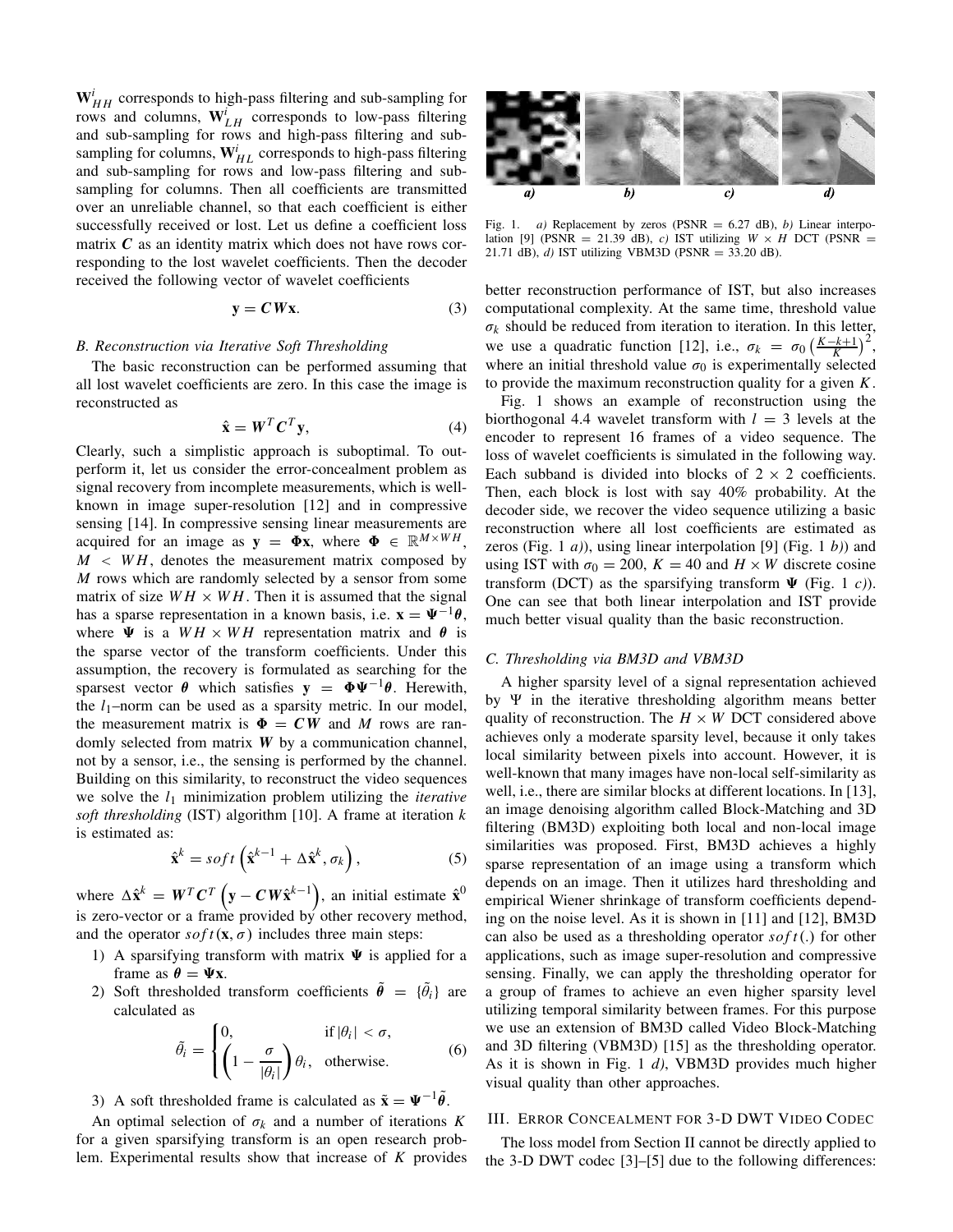

Fig. 2. Bit plane coding, packetization and packet loss.

- 1) 3-D DWT is used instead of 2-D DWT.
- 2) Each wavelet subband is quantized and compressed using context-adaptive binary arithmetic coding.
- 3) The bit stream generated by the arithmetic encoder is represented as a set of packets. Thereafter each packet is transmitted over the network, i.e., there are packet losses instead of coefficient losses.

Let us modify the loss model from Section II to take into account all differences listed above. In the 3-D DWT codec an input video sequence  $X_1, \ldots, X_F$  is divided into a groups of frames (GOF) of length  $2^G$ , where G is a positive integer number. Then 1-D wavelet transform with *G* levels of decomposition is applied in the temporal direction for each GOF. Finally, 2-D wavelet transform with *l* levels of decomposition is applied for each frame, i.e., 3-D DWT is written as

$$
[\mathbf{y}_1; \ldots; \mathbf{y}_F] = \mathbf{W}_{3D}[\mathbf{x}_1; \ldots; \mathbf{x}_F],\tag{7}
$$

where **W**3*<sup>D</sup>* is the matrix of 3-D DWT.

Let us consider the quantization and packetization in the 3-D DWT codec. Each wavelet subband is represented as a set of bit planes and is compressed independently of other subbands. The bit at position *n* in binary representation of a wavelet coefficient belongs to bit plane *n*. As illustrated in Fig. 2, the binary representation of a wavelet coefficient  $w(i, j) = 7$  with coordinates  $(i, j)$  is 111, i.e., this coefficient has 1 in the first bit plane, 1 in the second bit plane and 1 in the third bit plane. Each bit plane is processed from the highest (the most significant) bit plane to the lowest bit plane. Binary symbols within each bit plane is processed in a raster scan order and compressed by the arithmetic coder. After compression of the bit plane with index *t*, the encoder makes a decision to continue encoding bit plane *t* − 1 or to stop the encoding, i.e., to truncate the bit stream at bit plane *t*. In the example, the encoder truncates the bit stream after bit plane 2, i.e., bit plane 1 is not transmitted. If there is no loss in the channel, the coefficient considered will be decoded as 6 (110), i.e., the truncation corresponds to uniform scalar quantization where the quantization step is a power of two.

Let us consider the packet losses. The compressed bit stream of a subband is represented as a set of packets and sent to the channel. Each packet contains the necessary headers (RTP, UDP headers etc.) and payload with video bit stream. Due to resynchronization in the arithmetic decoder, if packet *n* of a subband is not delivered, then all packets  $n+1$ ,  $n+2$ ,... belonging to the subband cannot be used for decoding (see Fig. 2). Therefore, the following three events can occur:

- 1) The first packet of a subband is not delivered. In this case all coefficients of the subband cannot be decoded and are marked as lost. Notice, that linear interpolation is not applicable for this model since all neighbor coefficients are also lost.
- 2) The encoder truncated a subband at the highest bit plane, i.e., the subband is not transmitted (skipped). In this case all coefficients of the subband are also marked as a lost coefficients.
- 3) One or more packets of a subband are lost, but the first packet is delivered. In this case we decode the subband until the first loss is detected, and then output the higher fully decoded bit planes. This situation is equivalent to a higher quantization level at the encoder side. In the example in Fig. 2, the original quantization step is  $2<sup>1</sup>$ , but because of packet loss, we can fully decode only bit plane 3. It is equivalent to the situation when the encoder uses quantization step  $2<sup>2</sup>$  and loss does not occurr.

Thus, processing of events 1 and 2 for each subband give us coefficient loss matrix  $C_{3D}$ , and processing of event 3 gives us equivalent quantization steps for all delivered wavelet coefficients. Therefore, the model (3) is modified as

$$
\begin{bmatrix} \mathbf{y}_1 \\ \cdots \\ \mathbf{y}_F \end{bmatrix} = \tilde{\mathbf{Q}}_{3D} \begin{bmatrix} \mathbf{Q}_{3D} \mathbf{C}_{3D} \mathbf{W}_{3D} \begin{bmatrix} \mathbf{x}_1 \\ \cdots \\ \mathbf{x}_F \end{bmatrix} \end{bmatrix},
$$
(8)

where  $\mathbf{Q}_{3D}$  and  $\mathbf{Q}_{3D}$  are the forward and inverse equivalent quantization matrices. The basic recovery (4) is modified as

$$
\left[\hat{\mathbf{x}}_1; \ldots; \hat{\mathbf{x}}_F\right] = \tilde{\mathbf{W}}_{3D} \mathbf{C}_{3D}^T \left[\mathbf{y}_1; \ldots; \mathbf{y}_F\right],\tag{9}
$$

where  $\tilde{W}_{3D}$  is a matrix of inverse wavelet transform. Let us define  $\Phi_{3D} = C_{3D}W_{3D}$  and  $\tilde{\Phi}_{3D} = \tilde{W}_{3D}C_{3D}^T$ . Then, utilizing (5), (8) and (9), the error concealment for the 3-D DWT codec is obtained by Algorithm 1.

#### IV. EXPERIMENTAL RESULTS

Experimental results were obtained for the first 128 frames of the video sequence 'Foreman' with frame resolution  $288 \times 352$ , and frame rate 30 Hz. In the 3-D DWT codec [3]–[5], the input video sequence was divided into groups of 16 frames. Thereafter 1-D Haar wavelet transform with 4 levels of decomposition was applied in the temporal direction for each group, and 5/3 LeGall 2-D wavelet transform with 3 levels of decomposition was applied for each frame. Finally, bit plane coding and packetization were applied for each wavelet subband as it is described in Section III. At the encoder side, packets corresponding to the most impor- $\text{tan}$  low-frequency subbands  $\mathbf{w}_{LL}^3$  were duplicated similarly to [7]. The video bit rate was 820 kbps including duplicated packets.

Packet loss simulation was done in the following way. The video codec generated the video stream as a set of packets with length not higher than 800 bytes. Then, we randomly